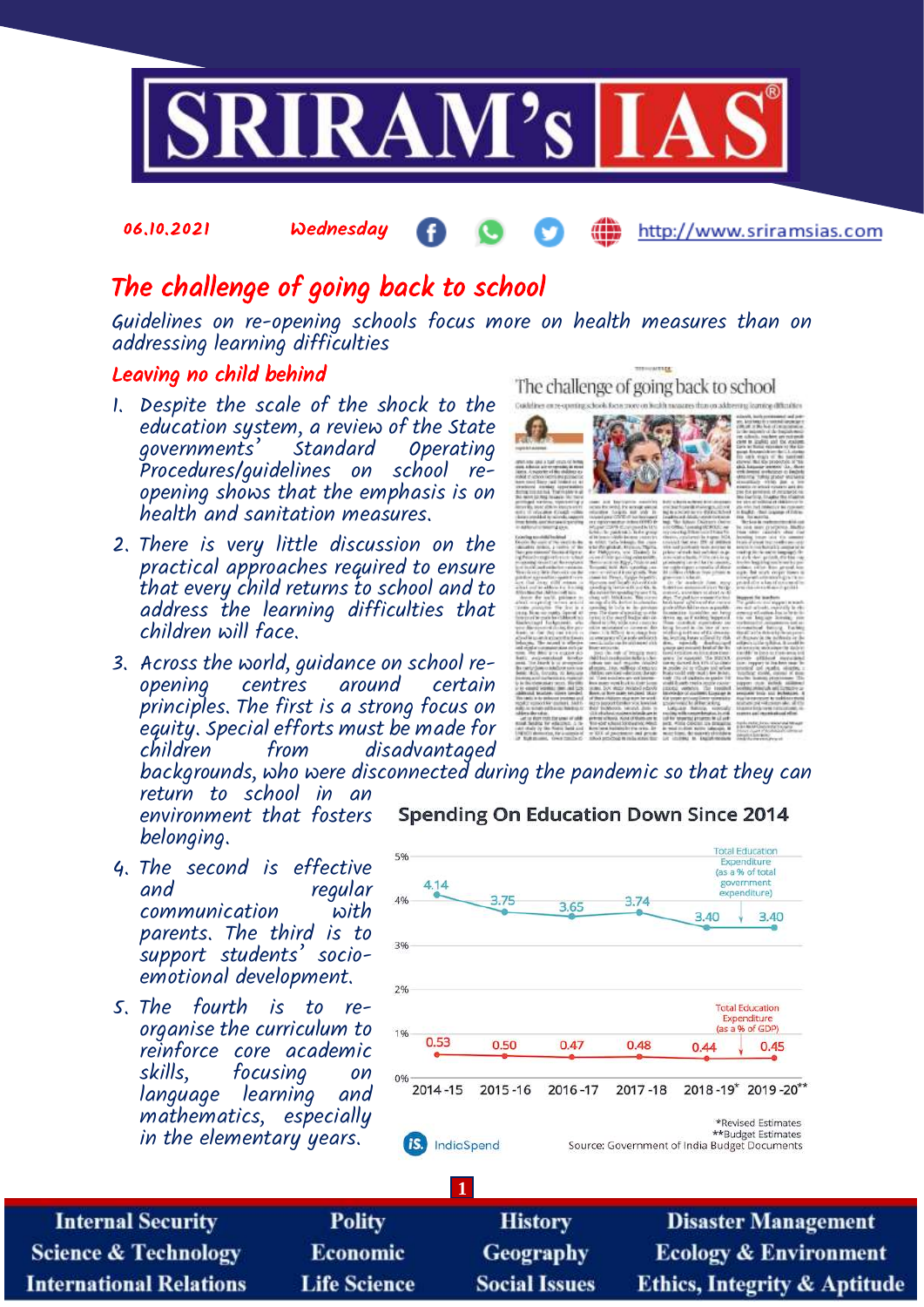

#### 06.10.2021 Wednesday http://www.sriramsias.com

6. The fifth is to extend learning time and hire additional teachers where needed. The sixth is to enhance training and regular support for teachers. And finally, to secure additional funding to address the crisis.

## Education budget:

- 1. Let us start with the issue of additional funding for education. A recent study by the World Bank and UNESCO shows that, for a sample of 29 highincome, lower-middle-income and low-income countries across the world, the average annual education budgets not only increased post-COVID-19 but increased at a higher rate than before COVID-19 (4% post-COVID-19 compared to 1.1 % before the pandemic).
- 2. In the group of 14 lower-middle-income countries to which India belongs, five countries (Bangladesh, Morocco, Nigeria, the Philippines, and Ukraine) increased their spending substantially.
- 3. India reduced its spending by over 9 %, along with Uzbekistan. This comes on top of a 2% decline in education spending in India in the previous year.

### Bringing all back to school: Equity

- 1. Even the task of bringing every child back to school in India is a herculean one and requires detailed planning. First, millions of migrant children saw their education disrupted.
- 2. Second, close to 40% of school students in India are in private schools. Most of them are in 'low-cost' schools for the poor, which have been buffeted by the crisis.
- 3. Over 60% of government and private school principals in India stated that their schools suffered from dropouts and face financial challenges, according to a recent survey (Global School Leaders and Alokit, report forthcoming).
- 4. The School Children's Online and Offline Learning (SCHOOL) survey covering 15 States and Union Territories, conducted in August 2021, revealed that over 25% of children who had previously been enrolled in private schools had switched to government schools.
- 5. If this ratio is approximately correct for the country, we might expect a transfer of about 20 million children from private to government schools.

### 'Bridge courses'

1. On the academic front, many States have announced short 'bridge courses', sometimes as short as 45 days. The goal is to resume the textbook-based syllabus of the current grade of the child as soon as possible.

**2** 

| <b>Internal Security</b>        | <b>Polity</b>       | <b>History</b>       | <b>Disaster Management</b>              |
|---------------------------------|---------------------|----------------------|-----------------------------------------|
| <b>Science &amp; Technology</b> | <b>Economic</b>     | <b>Geography</b>     | <b>Ecology &amp; Environment</b>        |
| <b>International Relations</b>  | <b>Life Science</b> | <b>Social Issues</b> | <b>Ethics, Integrity &amp; Aptitude</b> |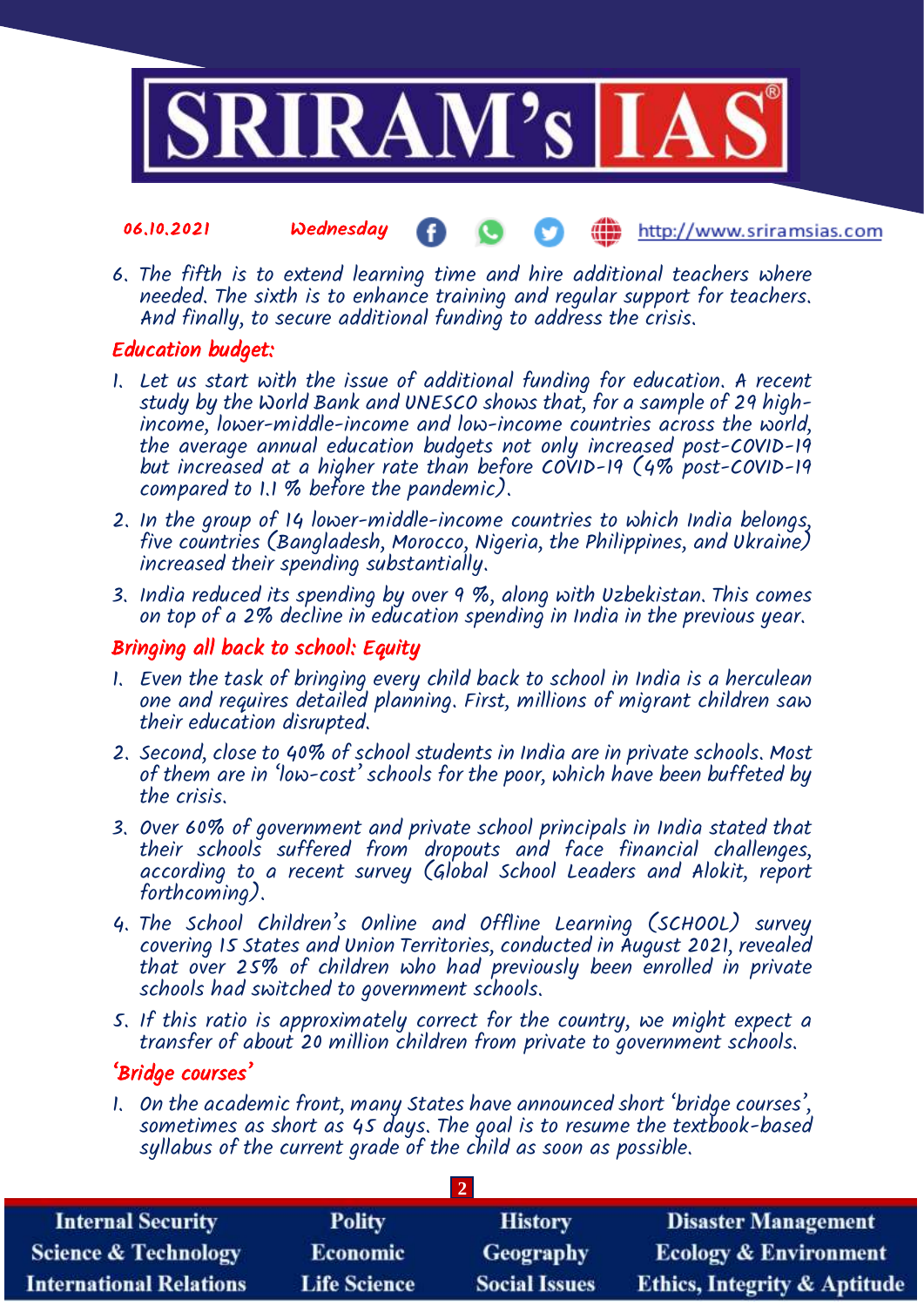

#### 06.10.2021 Wednesday **(iii)** http://www.sriramsias.com

- 2. Examination timetables are being drawn up, as if nothing happened. These unrealistic expectations are being framed in the face of overwhelming evidence of the devastating learning losses suffered by children, especially disadvantaged groups (see research brief of the National Coalition on Education Emergency, for example).
- 3. The SCHOOL survey showed that 42% of students in grades 3-5 in villages and urban basis could only read a few letters. Only 55% of students in grades 6-8 could fluently read a simple conversational sentence.
- 4. The required knowledge of the academic language in the upper primary/lower secondary grades would be all but lacking.

#### Way Forward:

- 1. The guidance and support to teachers and schools, especially in elementary education, has to be to focus on language learning, core mathematical competencies and socio-emotional learning.
- 2. It would be necessary to restructure the 'daily timetable' to focus on these areas and provide additional instructional time.
- 3. Support to teachers must be practical and regular, adopting a 'coaching' model, instead of mass teacher training programmes.
- 4. It may be necessary to mobilise retired teachers and volunteers also. All this requires long-term commitment, resources and organisational effort.

## Crackdown there, hope here

China's sweeping overhaul of its tech sector could benefit India in the near future.

#### The crackdown:

- 1. Last year, China stopped Ant Group's blockbuster initial public offering. This came as a shock to the world as Ant Group, Alibaba's fintech arm, was on track to raise \$37 billion and its valuation was reportedly nearing more than \$300 billion.
- 2. This episode was perceived as an attempt to rein in the successful entrepreneur, Jack Ma.
- 3. Prior to this incident, he had committed one of the cardinal sins in modern China, which was to publicly criticise the government's tech policy for stifling innovation.

| <b>Internal Security</b>        | <b>Polity</b>       | <b>History</b>       | <b>Disaster Management</b>              |
|---------------------------------|---------------------|----------------------|-----------------------------------------|
| <b>Science &amp; Technology</b> | <b>Economic</b>     | Geography            | <b>Ecology &amp; Environment</b>        |
| <b>International Relations</b>  | <b>Life Science</b> | <b>Social Issues</b> | <b>Ethics, Integrity &amp; Aptitude</b> |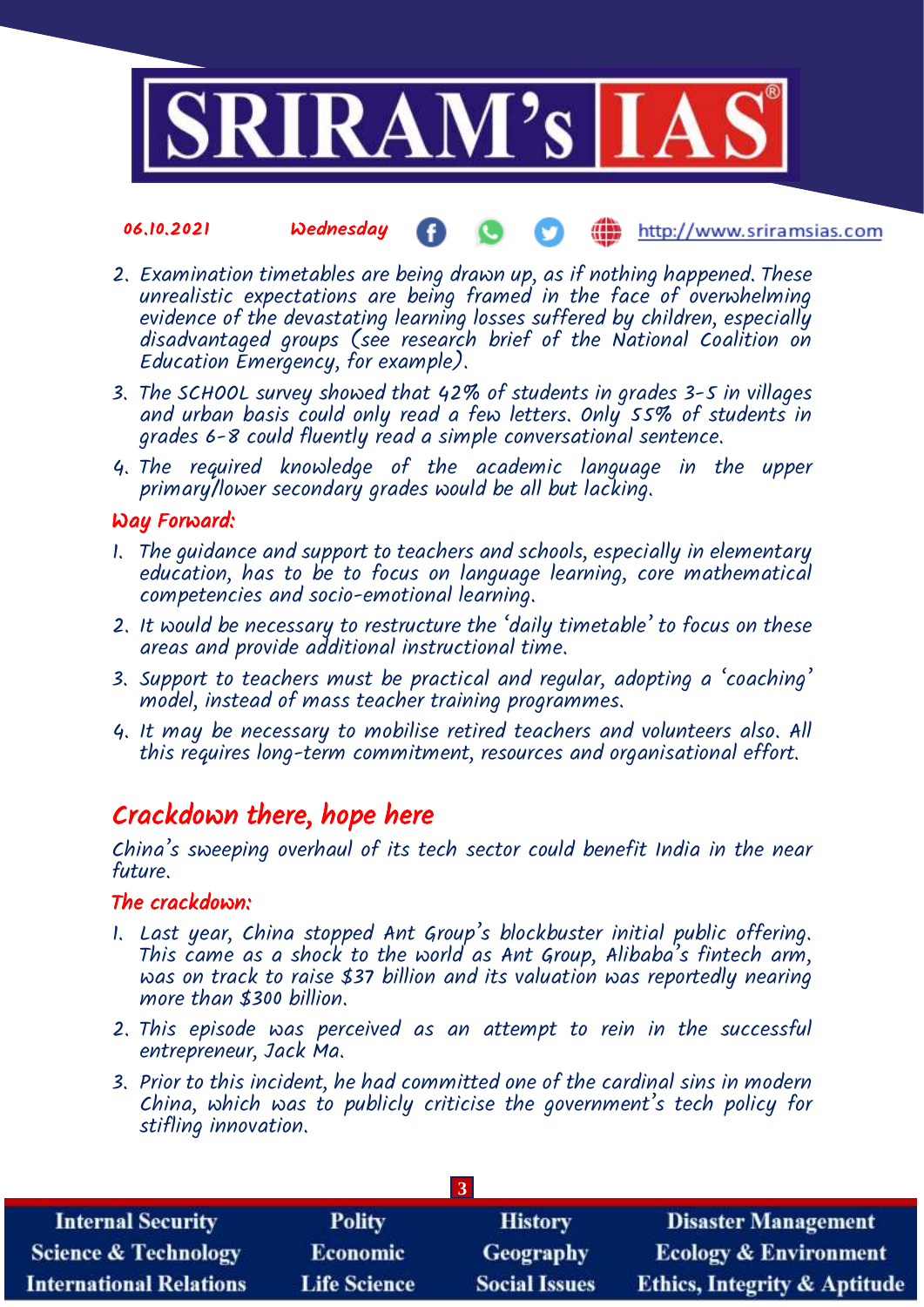

#### 06.10.2021 Wednesday Œ http://www.sriramsias.com

- 4. A year since hardly a week goes by without the world hearing of yet another high-profile crackdown on a Chinese tech company.
- 5. China has foisted sweeping regulations, antitrust and anti-monopoly lawsuits, cyber security probes, and algorithm controls on the entire tech segment, ranging from e-commerce websites, search engines, ride-sharing and food delivery apps to e-learning portals.
- 6. These clampdowns are estimated to have wiped off over \$1.5 trillion of value from Chinese tech stocks.

#### To retain Chinese Communist Party-led state dominance

China's obsessive efforts to ensure that no private entity gains enough data to ever be in a position to even remotely challenge Chinese Communist Partyled state dominance and that no competing country gains access to the citizen database through any unforeseen means, drive much of this overhaul.

### **ET** tech

# China's regulatory crackdown



**Banned** private investments in \$100-billion education sector

**Banned Didi Chuxing** from adding new customers and had its app removed after its US IPO

Introduced tougher laws last week for how tech companies handle customers' data

## Support to hard tech:

**REACTIONS** 

**Funding to China-based** companies fell 18% in Q2 of 2021 from its peak in Q4 of 2020, per CB Insights 

More than \$560 billion in market value wiped off Hong Kong and mainland China exchanges from August 14 to 21, per Reuters

Since April, only 11% of SoftBank's new investments have been in Chinese companies, said CEO Masayoshi Son

1. We should not overlook the fact that these efforts are limited only to the consumer tech sector.

| <b>Internal Security</b>        | <b>Polity</b>       | <b>History</b>       | <b>Disaster Management</b>              |
|---------------------------------|---------------------|----------------------|-----------------------------------------|
| <b>Science &amp; Technology</b> | <b>Economic</b>     | <b>Geography</b>     | <b>Ecology &amp; Environment</b>        |
| <b>International Relations</b>  | <b>Life Science</b> | <b>Social Issues</b> | <b>Ethics, Integrity &amp; Aptitude</b> |
|                                 |                     |                      |                                         |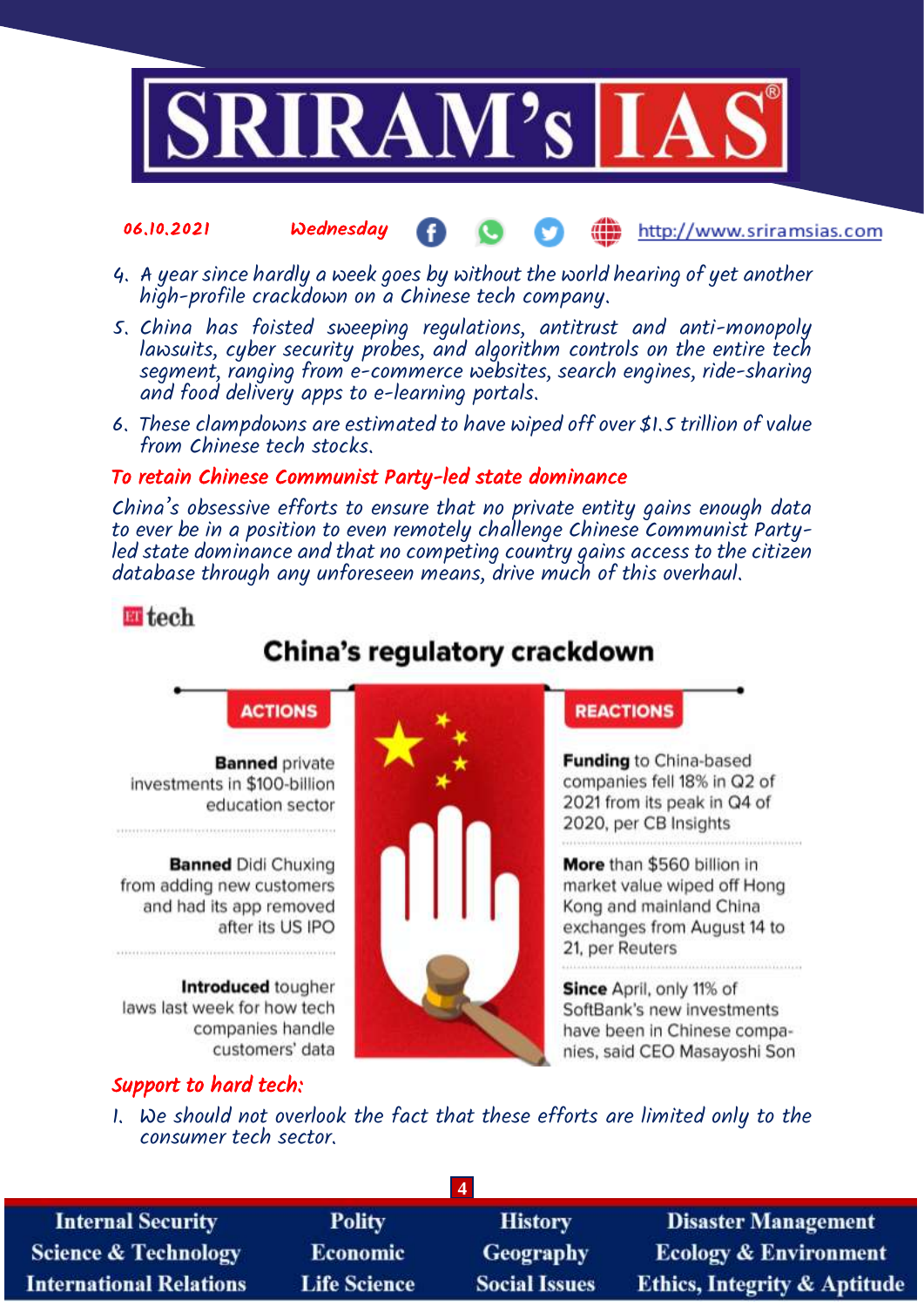

- 06.10.2021 Wednesday http://www.sriramsias.com
- 2. State support to manufacturing and 'hard' tech industries, which are perceived to be of higher value, including 5G/6G, semiconductor chips, artificial intelligence, biotechnologies, batteries, aviation and space tech, has only increased.
- 3. We are witnessing a conscious redirection of efforts to areas that would maximise China's geopolitical and geo-economic gains. It would not be surprising to see more state-owned enterprises like ZTE and statesupported heavyweights like Huawei focus on strategic high technology and attempt to be pioneers in the global market.

#### Benefits for India:

- 1. These developments could be beneficial for India. The rate of digitisation accelerated pandemic in India. India's tally of unicorns has crossed 60. This trajectory and India's projected growth will make the country the first 2.0 destination of the funds<br>fleeing Chinese stocks 15 Chinese during these crackdowns.
- 2. However, mirroring the U.S. start-up ecosystem, India's emphasis too is on consumer tech, from which China is tactically distancing itself. Not to be forgotten, the U.S. also has a far-reaching system for research and development of strategic technology.



- 3. The recently concluded Modi-Biden talks as well as the Quad summit emphasised technological cooperation. The U.S. undoubtedly remains China's lone rival in the high tech space, and the extent of this partnership will be important for India.
- 4. U.S. interests will more likely be inclined towards the possibilities of market entry and penetration of its firms. India should strive to move beyond this to complementary collaborations.

| <b>Internal Security</b>        | <b>Polity</b>       | <b>History</b>       | <b>Disaster Management</b>              |
|---------------------------------|---------------------|----------------------|-----------------------------------------|
| <b>Science &amp; Technology</b> | Economic            | Geography            | <b>Ecology &amp; Environment</b>        |
| <b>International Relations</b>  | <b>Life Science</b> | <b>Social Issues</b> | <b>Ethics, Integrity &amp; Aptitude</b> |